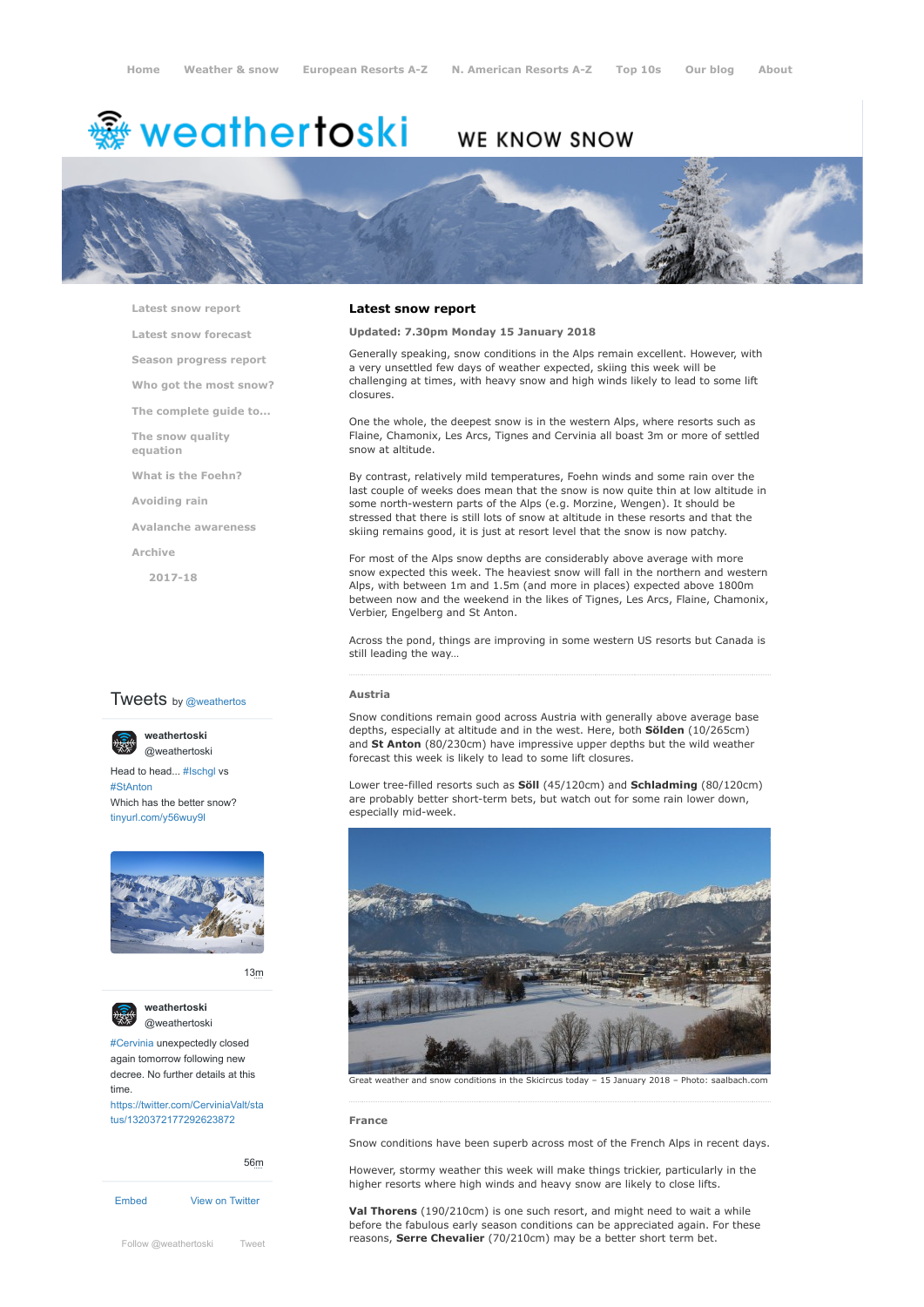

Tailor-made ski holidays and short breaks to some of the finest hotels in the Alps

020 3397 8450





# **Contact us...**

**Got a burning question about weather or snow conditions in the Alps?** [Contact us](https://www.weathertoski.co.uk/about-1/contact-us/) and we'll do our best to answer it...

E: [info@weathertoski.co.uk](mailto:fraser@weathertoski.co.uk)

T: +44 (0)20 3151 3154

[Website terms of use](https://www.weathertoski.co.uk/about-1/website-terms-of-use/)

[Privacy notice](https://www.weathertoski.co.uk/about-1/privacy-notice/)



Clouds gathering to the west of Chamrousse signalling a major change in the weather tonight – 15 January 2018 – Photo: chamrousse.com

## **Italy**

Snow conditions are generally excellent across the Italian Alps with the deepest cover at altitude in the north-west. **Cervinia** now has base depths of 90/300cm while **Champoluc** has 130/250cm. However, these higher resorts are likely to experience some inclement weather at times this week with high winds closing some lifts.

The far eastern Alps (e.g. the Dolomites) are less likely to be impacted by the weather this week, which makes the likes of **Alta Badia** (70/180cm) a decent short term bet.



Great skiing conditions in the Alta Badia right now - 15 January 2018 - Photo: altabadia.org

## **Switzerland**

Snow depths remain above average across most Swiss resorts, and even exceptional at altitude in the south-west in the likes of **Zermatt** (150/300cm) and **Saas-Fee** (105/365cm).

Snow cover is more modest on the north-western side of the Swiss Alps but there is still lots of good skiing to be had in **Grindelwald** (5/160cm) and **Villars** (40/135cm).

Watch out for some very unsettled weather right across Switzerland this week, with high winds and heavy snow likely to disrupt lift operations at times.



skies and great snow in the St Moritz area today – 15 January 2018 – Photo: stmoritz.ch

**Rest of Europe**